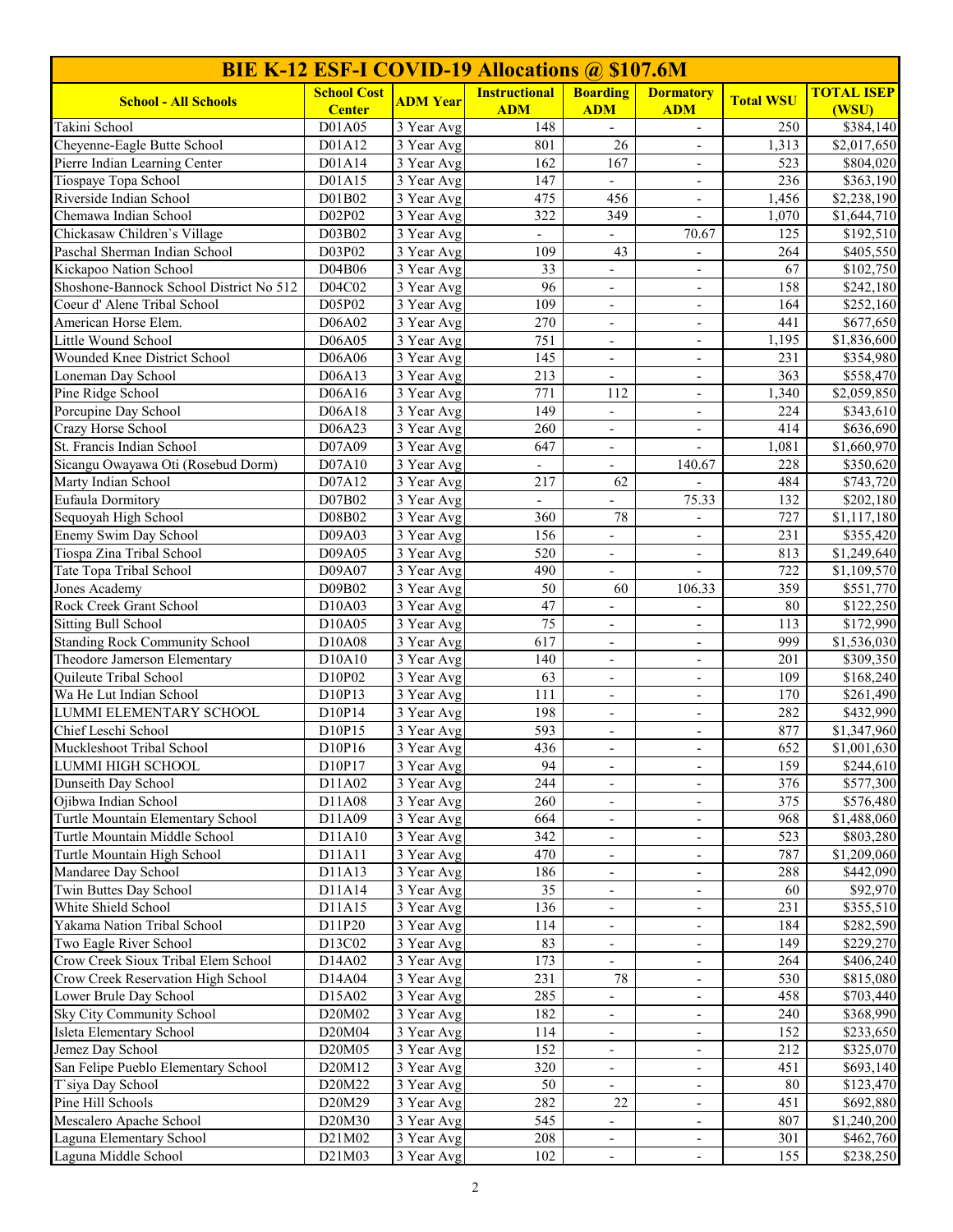| <b>BIE K-12 ESF-I COVID-19 Allocations @ \$107.6M</b> |                                     |                          |                                    |                                               |                                   |                  |                            |
|-------------------------------------------------------|-------------------------------------|--------------------------|------------------------------------|-----------------------------------------------|-----------------------------------|------------------|----------------------------|
| <b>School - All Schools</b>                           | <b>School Cost</b><br><b>Center</b> | <b>ADM Year</b>          | <b>Instructional</b><br><b>ADM</b> | <b>Boarding</b><br><b>ADM</b>                 | <b>Dormatory</b><br><b>ADM</b>    | <b>Total WSU</b> | <b>TOTAL ISEP</b><br>(WSU) |
| San Ildefonso Day School                              | D25M13                              | 3 Year Avg               | 23                                 | $\overline{\phantom{a}}$                      | $\blacksquare$                    | 44               | \$68,150                   |
| Ohkay Owingeh Community School                        | D25M14                              | $\overline{3}$ Year Avg  | 81                                 | $\overline{\phantom{a}}$                      | $\overline{\phantom{a}}$          | 124              | $\overline{$}190,140$      |
| Kha'p'o Community School                              | D25M16                              | 3 Year Avg               | 106                                | $\overline{\phantom{0}}$                      |                                   | 142              | \$218,760                  |
| Taos Day School                                       | D25M19                              | 3 Year Avg               | 95                                 | $\blacksquare$                                | $\overline{\phantom{a}}$          | 141              | \$216,720                  |
| Te Tsu Geh Oweenge Day School                         | D25M20                              | 3 Year Avg               | 36                                 | $\overline{\phantom{a}}$                      | $\overline{\phantom{a}}$          | 61               | \$93,730                   |
| Santa Fe Indian School                                | D25M32                              | 3 Year Avg               | 685                                | 481                                           | $\overline{\phantom{a}}$          | 1,807            | \$2,777,970                |
| Jicarilla Dormitory                                   | D25M33                              | 3 Year Avg               | $\overline{\phantom{a}}$           | $\overline{\phantom{0}}$                      | 8.00                              | 25               | \$38,960                   |
| Aneth Community School                                | D32N02                              | 3 Year Avg               | 134                                | 31                                            |                                   | 247              | \$379,470                  |
| Kinteel Residential Campus                            | D32N03                              | 3 Year Avg               | $\overline{a}$                     | $\overline{\phantom{a}}$                      | 87.67                             | 145              | \$223,620                  |
| Beclabito Day School                                  | D32N04                              | 3 Year Avg               | 50                                 | $\overline{\phantom{a}}$                      | $\blacksquare$                    | 86               | \$131,910                  |
| Cove Day School                                       | D32N05                              | 3 Year Avg               | 26                                 | $\overline{\phantom{a}}$                      | $\blacksquare$                    | 51               | \$78,830                   |
| Nenahnezad Community School                           | D32N06                              | 3 Year Avg               | 182                                | 55                                            | $\overline{\phantom{a}}$          | 362              | \$555,660                  |
| RED ROCK DAY SCHOOL                                   | D32N07                              | 3 Year Avg               | 158                                | $\frac{1}{2}$                                 |                                   | 234              | \$359,580                  |
| Sanostee Day School<br>T'iis Nazbas Community School  | D32N09                              | $\overline{3}$ Year Avg  | 48<br>139                          | $\frac{1}{2}$                                 | $\blacksquare$                    | 86               | \$132,890                  |
| Tohaali' Community School                             | D32N10<br>D32N11                    | 3 Year Avg<br>3 Year Avg | 109                                | 45<br>24                                      | $\blacksquare$                    | 291<br>224       | \$447,540<br>\$343,780     |
| <b>Shiprock Associated Dormitory</b>                  | D32N13                              | 3 Year Avg               |                                    |                                               | $\overline{\phantom{a}}$          | 119              | \$183,150                  |
| Northwest High School                                 | D32N15                              | 3 Year Avg               | $\overline{\phantom{a}}$<br>172    | $\overline{\phantom{0}}$                      | 68.00                             | 277              | \$426,380                  |
| Atsa Biyaazh Community School                         | D32N17                              | 3 Year Avg               | 267                                | $\qquad \qquad -$<br>$\overline{\phantom{a}}$ | $\overline{\phantom{a}}$          | 363              | \$558,150                  |
| Navajo Preparatory School                             | D32N20                              | 3 Year Avg               | 232                                | 162                                           | $\overline{\phantom{a}}$          | 667              | \$1,025,190                |
| Chilchinbeto Community School                         | D33N02                              | 3 Year Avg               | 124                                |                                               | $\overline{\phantom{a}}$          | 182              | \$279,640                  |
| Dennehotso Boarding School                            | D33N04                              | 3 Year Avg               | 172                                | 32                                            |                                   | 294              | \$452,020                  |
| KinLani Bordertown Dormitory                          | D33N05                              | 3 Year Avg               | L.                                 | $\overline{a}$                                | 128.33                            | 205              | \$315,590                  |
| Kaibeto Boarding School                               | D33N07                              | 3 Year Avg               | 233                                | $\overline{32}$                               | $\blacksquare$                    | 382              | \$587,270                  |
| Kayenta Boarding School                               | D33N08                              | 3 Year Avg               | 333                                | 82                                            | $\blacksquare$                    | 601              | \$923,270                  |
| Leupp School, Inc.                                    | D33N09                              | 3 Year Avg               | 118                                | 35                                            | $\overline{\phantom{a}}$          | 259              | \$398,080                  |
| Naa Tsis'aan                                          | D33N11                              | 3 Year Avg               | 84                                 | 23                                            | $\overline{\phantom{a}}$          | 177              | $\overline{$}272,540$      |
| Tonalea Day School                                    | D33N13                              | 3 Year Avg               | 180                                | $\overline{a}$                                |                                   | 256              | \$393,530                  |
| Richfield Residential Hall                            | D33N14                              | 3 Year Avg               | $\mathbf{r}$                       | $\overline{\phantom{0}}$                      | 100.67                            | 162              | \$249,040                  |
| Rocky Ridge Boarding School                           | D33N15                              | 3 Year Avg               | 102                                | 23                                            | $\overline{\phantom{a}}$          | 183              | \$281,120                  |
| Shonto Preparatory School                             | D33N16                              | 3 Year Avg               | 346                                | 68                                            | $\overline{\phantom{a}}$          | 622              | \$955,840                  |
| Tuba City Boarding School                             | D33N19                              | 3 Year Avg               | 1,275                              | 74                                            | $\overline{\phantom{a}}$          | 2,021            | \$3,106,290                |
| Greyhills Academy High School                         | D33N22                              | 3 Year Avg               | 221                                | 61                                            |                                   | 471              | \$723,560                  |
| Little Singer Community School                        | D33N24                              | 3 Year Avg               | 82                                 | $\blacksquare$                                | $\overline{\phantom{a}}$          | 121              | $\overline{$}186,420$      |
| Sevier-Richfield                                      | D33N25                              | 3 Year Avg               | 85                                 | $\overline{\phantom{a}}$                      | $\overline{\phantom{a}}$          | 135              | \$207,080                  |
| Baca/Dlo'ay Azhi Community School                     | D34N02                              | 3 Year Avg               | 301                                | $\overline{\phantom{a}}$                      | $\overline{\phantom{a}}$          | 447              | \$686,810                  |
| <b>Borrego Pass</b>                                   | D34N03                              | 3 Year Avg               | 132                                | $\overline{\phantom{a}}$                      | $\overline{\phantom{a}}$          | 195              | \$299,870                  |
| <b>Bread Springs Day School</b>                       | D34N04                              | 3 Year Avg               | 112                                | $\overline{\phantom{0}}$                      | $\overline{\phantom{a}}$          | 163              | \$251,210                  |
| Chi Chil'tah Comm School                              | D34N05                              | 3 Year Avg               | 111                                | $20\,$                                        | $\overline{\phantom{a}}$          | 192              | \$295,500                  |
| Hanaa'dli Community School                            | D34N06                              | 3 Year Avg               | 9                                  |                                               | 57.00                             | 129              | \$197,520                  |
| Lake Valley Navajo School                             | D34N10                              | 3 Year Avg               | $\overline{39}$                    | 14                                            |                                   | 102              | \$156,970                  |
| Mariano Lake Community School                         | D34N12                              | 3 Year Avg               | 144                                | 27                                            | $\overline{\phantom{a}}$          | 260              | \$399,730                  |
| Ojo Encino Day School                                 | D34N13                              | 3 Year Avg               | 151                                |                                               |                                   | 213              | \$327,350                  |
| Pueblo Pintado Community School                       | D34N15                              | 3 Year Avg               | 196                                | 72                                            | $\overline{\phantom{a}}$          | 410              | \$629,400                  |
| Tse'ii'ahi' Community School<br>Na' Neelzhiin Ji'Olta | D34N16<br>D34N18                    | 3 Year Avg               | 100<br>182                         | $\blacksquare$                                | $\overline{\phantom{a}}$          | 145<br>275       | \$222,620                  |
|                                                       |                                     | 3 Year Avg               |                                    | $\overline{\phantom{a}}$                      | $\overline{\phantom{a}}$          |                  | \$422,750<br>\$1,397,270   |
| Wingate Elementary School<br>Wingate High School      | D34N20<br>D34N21                    | 3 Year Avg<br>3 Year Avg | 418<br>434                         | 168<br>320                                    | $\overline{\phantom{a}}$          | 909<br>1,217     | \$1,870,490                |
| T'iis Ts'ozi Bi'Olta'                                 | D34N23                              | 3 Year Avg               | 359                                | 50                                            | $\overline{\phantom{a}}$          | 572              | \$879,520                  |
| Dzilth-Na-O-Dith-Hle Community School                 | D34N24                              | 3 Year Avg               | 167                                | 47                                            | $\overline{\phantom{a}}$<br>10.33 | 349              | \$537,040                  |
| To'hajiilee Day School                                | D34N25                              | 3 Year Avg               | 313                                | $\overline{\phantom{0}}$                      | $\overline{\phantom{a}}$          | 479              | \$736,390                  |
| Alamo Navajo Community School                         | D34N27                              | 3 Year Avg               | 301                                |                                               |                                   | 459              | \$704,710                  |
| Cottonwood Day School                                 | D35N04                              | 3 Year Avg               | 206                                |                                               |                                   | 293              | \$450,790                  |
| Jeehdeez'a Elementary School                          | D35N06                              | 3 Year Avg               | 122                                | 30                                            | $\overline{\phantom{a}}$          | 217              | \$332,790                  |
| Lukachukai Community School                           | D35N07                              | 3 Year Avg               | 349                                | 47                                            | $\overline{\phantom{a}}$          | 595              | \$915,270                  |
| Nazlini Community School                              | D35N09                              | 3 Year Avg               | 102                                | 19                                            | $\overline{\phantom{a}}$          | 189              | \$289,750                  |
| Pinon Community School                                | D35N10                              | 3 Year Avg               | 38                                 | $\overline{\phantom{a}}$                      | 66.00                             | 186              | \$286,560                  |
| Rock Point Community School                           | D35N11                              | 3 Year Avg               | 385                                | $\overline{\phantom{0}}$                      |                                   | 577              | \$886,370                  |
| Rough Rock Community School                           | D35N12                              | 3 Year Avg               | 169                                | 40                                            | $\overline{\phantom{a}}$          | 346              | \$531,160                  |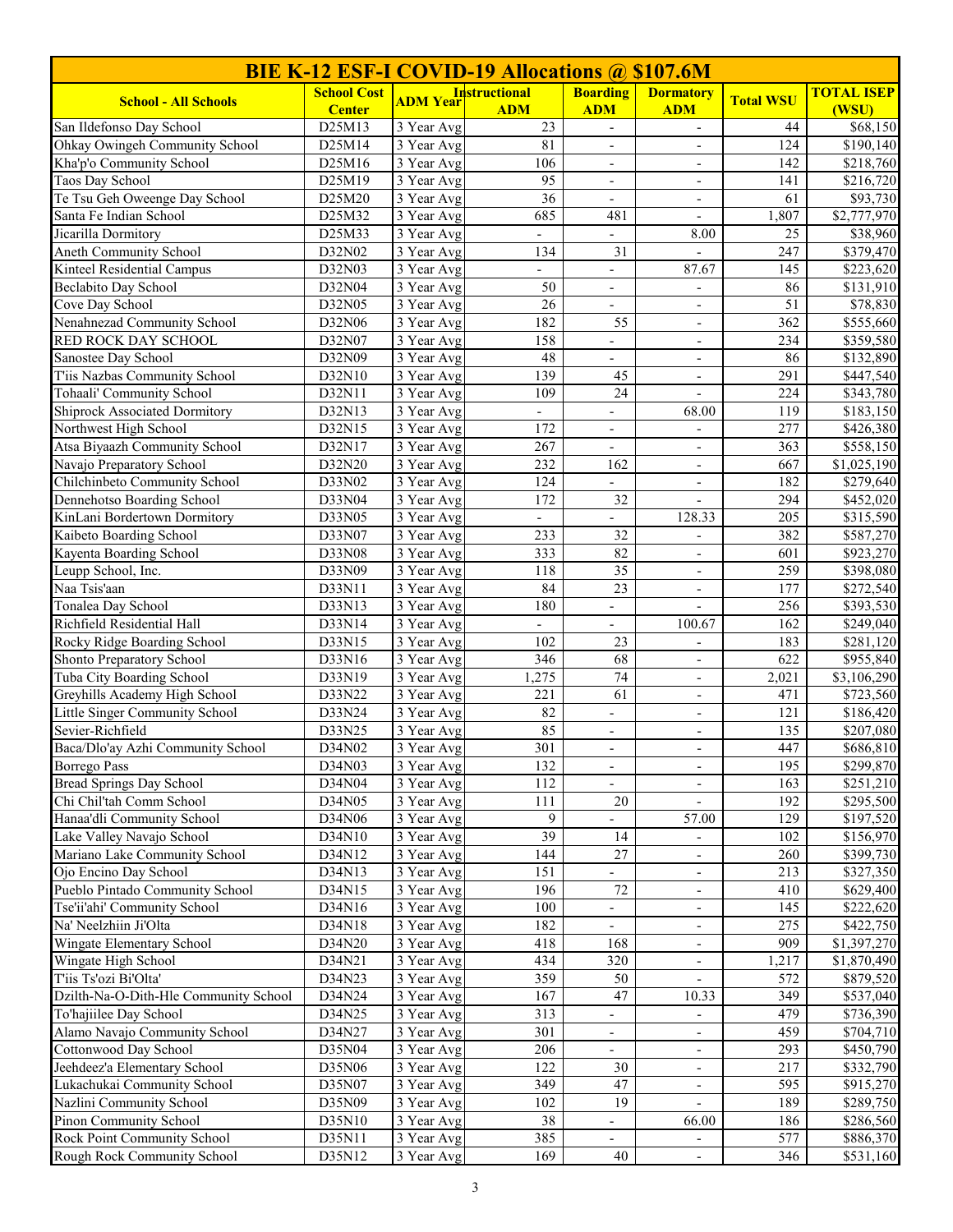| <b>BIE K-12 ESF-I COVID-19 Allocations @ \$107.6M</b>             |                    |                          |                      |                                            |                          |                  |                                    |
|-------------------------------------------------------------------|--------------------|--------------------------|----------------------|--------------------------------------------|--------------------------|------------------|------------------------------------|
| <b>School - All Schools</b>                                       | <b>School Cost</b> |                          | <b>Instructional</b> | <b>Boarding</b>                            | <b>Dormatory</b>         | <b>Total WSU</b> | <b>TOTAL ISEP</b>                  |
|                                                                   | <b>Center</b>      |                          | <b>ADM</b>           | <b>ADM</b>                                 | <b>ADM</b>               |                  | (WSU)                              |
| Many Farms Community School                                       | D35N20             | 3 Year Avg               | 282                  | 72                                         | $\blacksquare$           | 539              | \$828,790                          |
| Many Farms High School                                            | D35N21             | 3 Year Avg               | 367<br>48            | 88                                         | 6.00                     | 770<br>83        | \$1,183,300                        |
| <b>Black Mesa Community School</b><br>Ch'ooshgai Community School | D35N23<br>D36N03   | 3 Year Avg<br>3 Year Avg | 318                  | 99                                         |                          | 618              | \$127,360<br>$\overline{$949,340}$ |
| <b>Crystal Boarding School</b>                                    | D36N05             | $\overline{3}$ Year Avg  | 123                  | 31                                         | $\blacksquare$           | 215              | \$330,330                          |
| <b>Dilcon Community School</b>                                    | D36N06             | 3 Year Avg               | 153                  | $48\,$                                     | $\blacksquare$           | 311              | \$478,760                          |
| Greasewood Springs Community School, Inc                          | D36N08             | $\overline{3}$ Year Avg  | 178                  | 58                                         | $\overline{\phantom{a}}$ | 367              | \$563,430                          |
| T'iisyaakin Residential Hall                                      | D36N09             | 3 Year Avg               |                      |                                            | 120.00                   | 192              | \$295,100                          |
| Hunters Point Boarding School                                     | D36N11             | $\overline{3}$ Year Avg  | 161                  | 36                                         |                          | 289              | \$444,910                          |
| Kin Dah Lichi'i Olta                                              | D36N14             | 3 Year Avg               | 138                  | $\overline{\phantom{a}}$                   | $\overline{\phantom{a}}$ | 192              | \$295,130                          |
| Pine Springs Day School                                           | D36N18             | 3 Year Avg               | 58                   | $\overline{\phantom{0}}$                   | $\overline{\phantom{a}}$ | 97               | \$149,350                          |
| Seba Dalkai Boarding School                                       | D36N19             | 3 Year Avg               | 81                   | 18                                         | $\overline{\phantom{a}}$ | 161              | \$248,130                          |
| Wide Ruins Community School                                       | D36N24             | 3 Year Avg               | 109                  | 36                                         | $\overline{\phantom{a}}$ | 217              | \$333,250                          |
| Winslow Residential Hall                                          | D36N25             | 3 Year Avg               |                      | $\frac{1}{2}$                              | 110.33                   | $\overline{177}$ | $\overline{$271,330}$              |
| Chitimacha Tribal School                                          | D50S09             | 3 Year Avg               | 103                  | $\overline{\phantom{0}}$                   |                          | 144              | \$221,390                          |
| <b>Blackfeet Dormitory</b>                                        | D51C03             | 3 Year Avg               | $\mathcal{L}^{\pm}$  | $\frac{1}{2}$                              | 99.00                    | 166              | \$255,000                          |
| Meskwaki Settlement School                                        | D51F02             | $\overline{3}$ Year Avg  | 251                  | $\overline{\phantom{a}}$                   | $\overline{\phantom{a}}$ | 408              | \$626,850                          |
| Dishchii'bikoh Community School                                   | D52H11             | 3 Year Avg               | 480                  | $\overline{\phantom{a}}$                   | $\overline{\phantom{a}}$ | 738              | \$1,133,970                        |
| John F. Kennedy Day School                                        | D52H12             | $\overline{3}$ Year Avg  | 205                  | $\overline{\phantom{0}}$                   |                          | 289              | \$444,950                          |
| Theodore Roosevelt School                                         | D52H21             | 3 Year Avg               | 114                  | 35                                         | $\overline{\phantom{a}}$ | 225              | \$346,270                          |
| Cherokee Central High School                                      | D52S03             | 3 Year Avg               | 524                  | $\overline{\phantom{a}}$                   | $\blacksquare$           | 821              | \$1,261,290                        |
| Cherokee Central Elementary School                                | D52S04             | 3 Year Avg               | 514                  | $\overline{\phantom{a}}$                   | $\blacksquare$           | 721              | \$1,108,300                        |
| Bug-O-Nay-Ge-Shig<br>Circle of Life Academy                       | D53F13<br>D53F14   | 3 Year Avg<br>3 Year Avg | 112<br>193           | $\overline{\phantom{a}}$<br>$\overline{a}$ | $\blacksquare$           | 190<br>302       | \$291,720<br>\$463,680             |
| Fond du Lac Ojibwe School                                         | D53F15             | 3 Year Avg               | 123                  | ÷,                                         |                          | 218              | \$335,070                          |
| Nay-Ah-Shing School                                               | D53F18             | 3 Year Avg               | 144                  | $\overline{\phantom{a}}$                   | $\overline{\phantom{a}}$ | 225              | \$345,410                          |
| Ahfachkee Day School                                              | D53S02             | 3 Year Avg               | 135                  | $\overline{\phantom{a}}$                   | $\overline{\phantom{a}}$ | 203              | \$311,950                          |
| Santa Rosa Ranch School                                           | D54H11             | 3 Year Avg               | 66                   | $\overline{\phantom{a}}$                   | $\overline{\phantom{a}}$ | 110              | \$169,130                          |
| Santa Rosa Day School                                             | D54H21             | 3 Year Avg               | 133                  | $\overline{\phantom{a}}$                   | $\overline{\phantom{a}}$ | 200              | \$307,120                          |
| San Simon School                                                  | D54H22             | 3 Year Avg               | 284                  | $\overline{\phantom{a}}$                   | $\overline{\phantom{a}}$ | 450              | \$691,420                          |
| Tohono O'odham High School                                        | D54H25             | 3 Year Avg               | 109                  | $\overline{\phantom{a}}$                   | $\blacksquare$           | 165              | \$253,700                          |
| Noli School                                                       | D54J02             | 3 Year Avg               | 113                  | $\overline{\phantom{a}}$                   | $\blacksquare$           | 176              | \$270,710                          |
| Miccosukee Indian School                                          | D54S02             | $\overline{3}$ Year Avg  | 135                  | $\overline{\phantom{a}}$                   | $\blacksquare$           | 198              | \$304,960                          |
| Lac Courte Oreilles Ojibwa School                                 | D55F14             | $\overline{3}$ Year Avg  | 262                  |                                            |                          | 424              | \$652,100                          |
| Oneida Nation School                                              | D55F15             | 3 Year Avg               | 410                  | $\blacksquare$                             | $\overline{\phantom{a}}$ | 604              | \$928,980                          |
| Indian Township School                                            | D55S02             | 3 Year Avg               | 92                   |                                            |                          | 133              | \$204,940                          |
| <b>Beatrice Rafferty School</b>                                   | D56S02             | 3 Year Avg               | 109                  | $\overline{\phantom{a}}$                   | $\overline{\phantom{a}}$ | 153              | \$235,780                          |
| Northern Cheyenne Tribal School                                   | D57C04             | 3 Year Avg               | 205                  | $\overline{\phantom{a}}$                   | $\overline{\phantom{a}}$ | 313              | \$481,250                          |
| <b>Blackwater Community School</b>                                | D57H12             | 3 Year Avg               | 321                  | $\overline{\phantom{a}}$                   | $\overline{\phantom{a}}$ | 465              | \$714,920                          |
| Casa Blanca Community School                                      | D57H13             | 3 Year Avg               | 227                  | $\overline{\phantom{a}}$                   | $\overline{\phantom{a}}$ | 337              | \$517,980                          |
| Gila Crossing Community School                                    | D57H14             | 3 Year Avg               | 416                  | $\overline{\phantom{a}}$                   | $\overline{\phantom{a}}$ | 599              | \$921,010                          |
| Salt River Elementary School<br>Indian Island School              | D57H19<br>D57S02   | 3 Year Avg               | 350<br>74            | $\overline{\phantom{a}}$                   | $\overline{\phantom{a}}$ | 487<br>114       | \$749,150                          |
| St. Stephens Indian School                                        | D58C10             | 3 Year Avg<br>3 Year Avg | 237                  | $\overline{\phantom{a}}$                   | $\overline{\phantom{a}}$ | 378              | \$174,570<br>\$580,890             |
| Menominee Tribal School                                           | D58F04             | 3 Year Avg               | 202                  | $\frac{1}{2}$                              | $\overline{\phantom{a}}$ | 293              | \$450,080                          |
| JKL Bahweting Anishnabe School                                    | D60F02             | 3 Year Avg               | 326                  | $\overline{\phantom{a}}$                   | $\overline{\phantom{a}}$ | 493              | \$757,030                          |
| Hannahville Indian School                                         | D60F07             | 3 Year Avg               | 137                  | $\overline{\phantom{a}}$                   | $\overline{\phantom{a}}$ | 222              | \$340,510                          |
| Sherman Indian High School                                        | D60J02             | 3 Year Avg               | 352                  | 386                                        | $\overline{\phantom{a}}$ | 1,201            | \$1,846,100                        |
| Pyramid Lake High School                                          | D61J02             | 3 Year Avg               | 83                   | $\overline{\phantom{a}}$                   | $\overline{\phantom{a}}$ | 156              | \$240,290                          |
| Duckwater Shoshone Elementary School                              | D61J03             | 3 Year Avg               | 11                   | $\overline{\phantom{a}}$                   | $\overline{\phantom{a}}$ | 28               | \$43,710                           |
| First Mesa Elementary School                                      | D65H11             | 3 Year Avg               | 137                  | $\overline{\phantom{a}}$                   | $\overline{\phantom{a}}$ | 195              | \$299,050                          |
| Second Mesa Day School                                            | D65H12             | 3 Year Avg               | 269                  | $\overline{\phantom{a}}$                   | $\overline{\phantom{a}}$ | 388              | \$597,090                          |
| Hopi Day School                                                   | D65H13             | 3 Year Avg               | 147                  | $\overline{\phantom{a}}$                   | $\overline{\phantom{a}}$ | 225              | \$345,120                          |
| Hotevilla Bacavi Community School                                 | D65H14             | 3 Year Avg               | 119                  |                                            | $\overline{\phantom{a}}$ | 181              | \$278,180                          |
| Moencopi Day School                                               | D65H15             | 3 Year Avg               | 128                  | $\frac{1}{2}$                              | $\overline{\phantom{a}}$ | 189              | \$289,880                          |
| Keams Canyon Elementary School                                    | D65H21             | 3 Year Avg               | 117                  | $\overline{\phantom{a}}$                   | $\overline{\phantom{a}}$ | 169              | \$259,680                          |
| Hopi Jr/Sr High School                                            | D65H22             | 3 Year Avg               | 484                  | $\overline{\phantom{a}}$                   | $\overline{\phantom{a}}$ | 759              | \$1,166,120                        |
| Havasupai Elementary School                                       | D65H23             | 3 Year Avg               | 65                   | $\overline{\phantom{a}}$                   | $\overline{\phantom{a}}$ | 109              | \$167,810                          |
| Flandreau Indian Boarding School                                  | D70A02             | 3 Year Avg               | 213                  | 224                                        | $\overline{\phantom{a}}$ | 697              | \$1,071,150                        |